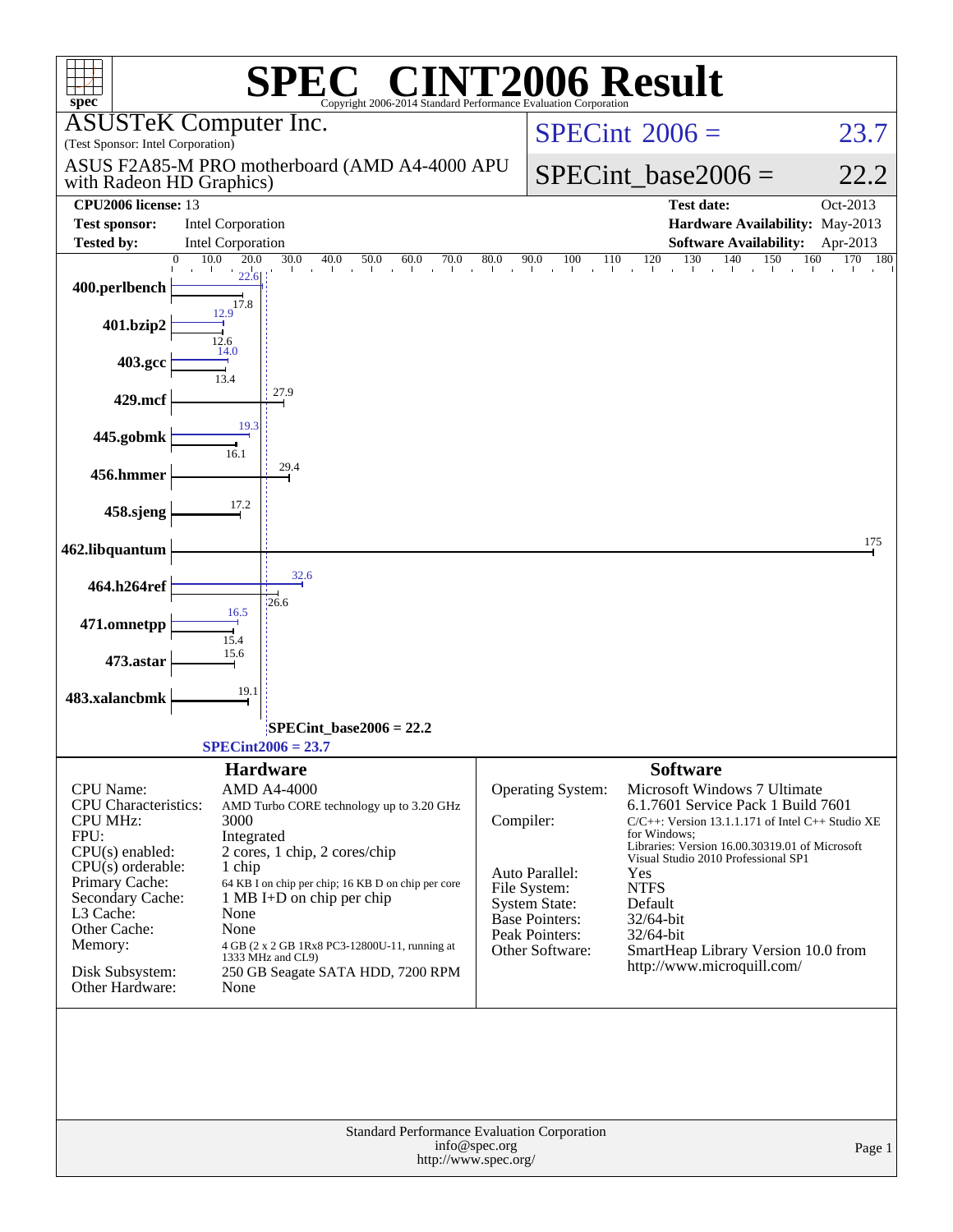

# **[SPEC CINT2006 Result](http://www.spec.org/auto/cpu2006/Docs/result-fields.html#SPECCINT2006Result)**

ASUSTeK Computer Inc.

(Test Sponsor: Intel Corporation)

with Radeon HD Graphics) ASUS F2A85-M PRO motherboard (AMD A4-4000 APU  $SPECint2006 = 23.7$  $SPECint2006 = 23.7$ 

### SPECint base2006 =  $22.2$

**[CPU2006 license:](http://www.spec.org/auto/cpu2006/Docs/result-fields.html#CPU2006license)** 13 **[Test date:](http://www.spec.org/auto/cpu2006/Docs/result-fields.html#Testdate)** Oct-2013 **[Test sponsor:](http://www.spec.org/auto/cpu2006/Docs/result-fields.html#Testsponsor)** Intel Corporation **[Hardware Availability:](http://www.spec.org/auto/cpu2006/Docs/result-fields.html#HardwareAvailability)** May-2013 **[Tested by:](http://www.spec.org/auto/cpu2006/Docs/result-fields.html#Testedby)** Intel Corporation **[Software Availability:](http://www.spec.org/auto/cpu2006/Docs/result-fields.html#SoftwareAvailability)** Apr-2013

#### **[Results Table](http://www.spec.org/auto/cpu2006/Docs/result-fields.html#ResultsTable)**

|                  | <b>Base</b>    |              |                |       |                |                           | <b>Peak</b>           |              |                |              |                |              |
|------------------|----------------|--------------|----------------|-------|----------------|---------------------------|-----------------------|--------------|----------------|--------------|----------------|--------------|
| <b>Benchmark</b> | <b>Seconds</b> | <b>Ratio</b> | <b>Seconds</b> | Ratio | <b>Seconds</b> | Ratio                     | <b>Seconds</b>        | <b>Ratio</b> | <b>Seconds</b> | <b>Ratio</b> | <b>Seconds</b> | <b>Ratio</b> |
| 400.perlbench    | 549            | 17.8         | 550            | 17.8  | 548            | 17.8                      | 432                   | 22.6         | 433            | 22.6         | 432            | <u>22.6</u>  |
| 401.bzip2        | 756            | 12.8         | 772            | 12.5  | 766            | 12.6                      | 749                   | 12.9         | 760            | 12.7         | 743            | 13.0         |
| $403.\text{gcc}$ | 599            | 13.4         | 597            | 13.5  | 599            | 13.4                      | 574                   | 14.0         | 573            | 14.1         | 573            | <b>14.0</b>  |
| $429$ .mcf       | 327            | 27.9         | 327            | 27.9  | 327            | 27.9                      | 327                   | 27.9         | 327            | 27.9         | 327            | 27.9         |
| $445$ .gobmk     | 651            | 16.1         | 649            | 16.2  | 664            | 15.8                      | 543                   | 19.3         | 544            | 19.3         | 544            | <u>19.3</u>  |
| 456.hmmer        | 317            | 29.5         | 317            | 29.4  | 318            | 29.3                      | 317                   | 29.5         | 317            | <u>29.4</u>  | 318            | 29.3         |
| $458$ .sjeng     | 704            | 17.2         | 702            | 17.2  | 703            | 17.2                      | 704                   | 17.2         | 702            | 17.2         | 703            | 17.2         |
| 462.libquantum   | 118            | 175          | 118            | 175   | 118            | 175                       | 118                   | 175          | 118            | 175          | <b>118</b>     | 175          |
| 464.h264ref      | 831            | 26.6         | 832            | 26.6  | 834            | 26.5                      | 679                   | 32.6         | 681            | 32.5         | 677            | 32.7         |
| 471.omnetpp      | 405            | 15.4         | 404            | 15.5  | 408            | 15.3                      | 378                   | 16.5         | 379            | 16.5         | 379            | 16.5         |
| $473$ . astar    | 449            | 15.6         | 449            | 15.6  | 450            | 15.6                      | 449                   | 15.6         | 449            | 15.6         | 450            | 15.6         |
| 483.xalancbmk    | 363            | 19.0         | 362            | 19.1  | 361            | 19.1                      | 363                   | 19.0         | 362            | <u>19.1</u>  | 361            | 19.1         |
| n.               | $\mathbf{1}$ . |              | $\mathbf{I}$   |       |                | $\mathbf{r}$ $\mathbf{r}$ | 1.1<br>$\blacksquare$ | $\cdot$      | $\cdot$        |              |                |              |

Results appear in the [order in which they were run.](http://www.spec.org/auto/cpu2006/Docs/result-fields.html#RunOrder) Bold underlined text [indicates a median measurement.](http://www.spec.org/auto/cpu2006/Docs/result-fields.html#Median)

### **[Compiler Invocation Notes](http://www.spec.org/auto/cpu2006/Docs/result-fields.html#CompilerInvocationNotes)**

 To compile these binaries, the Intel Compiler 13.1 was set up to generate 64-bit binaries with the command: "ipsxe-comp-vars.bat intel64 vs2010" (shortcut provided in the Intel(r) Parallel Studio XE 2013 program folder)

#### **[Platform Notes](http://www.spec.org/auto/cpu2006/Docs/result-fields.html#PlatformNotes)**

 Sysinfo program C:\SPEC13.1/Docs/sysinfo \$Rev: 6775 \$ \$Date:: 2011-08-16 #\$ \8787f7622badcf24e01c368b1db4377c running on Clt3085A9AEE4F6 Thu Oct 3 18:20:54 2013 This section contains SUT (System Under Test) info as seen by some common utilities. To remove or add to this section, see: <http://www.spec.org/cpu2006/Docs/config.html#sysinfo> Trying 'systeminfo' : Microsoft Windows 7 Ultimate OS Version : 6.1.7601 Service Pack 1 Build 7601 System Manufacturer: System manufacturer System Model : System Product Name Processor(s) : 1 Processor(s) Installed. [01]: AMD64 Family 21 Model 19 Stepping 1 AuthenticAMD ~3000 Mhz BIOS Version : American Megatrends Inc. 6105, 5/8/2013 Total Physical Memory: 3,111 MB Trying 'wmic cpu get /value' DeviceID : CPU0 Continued on next page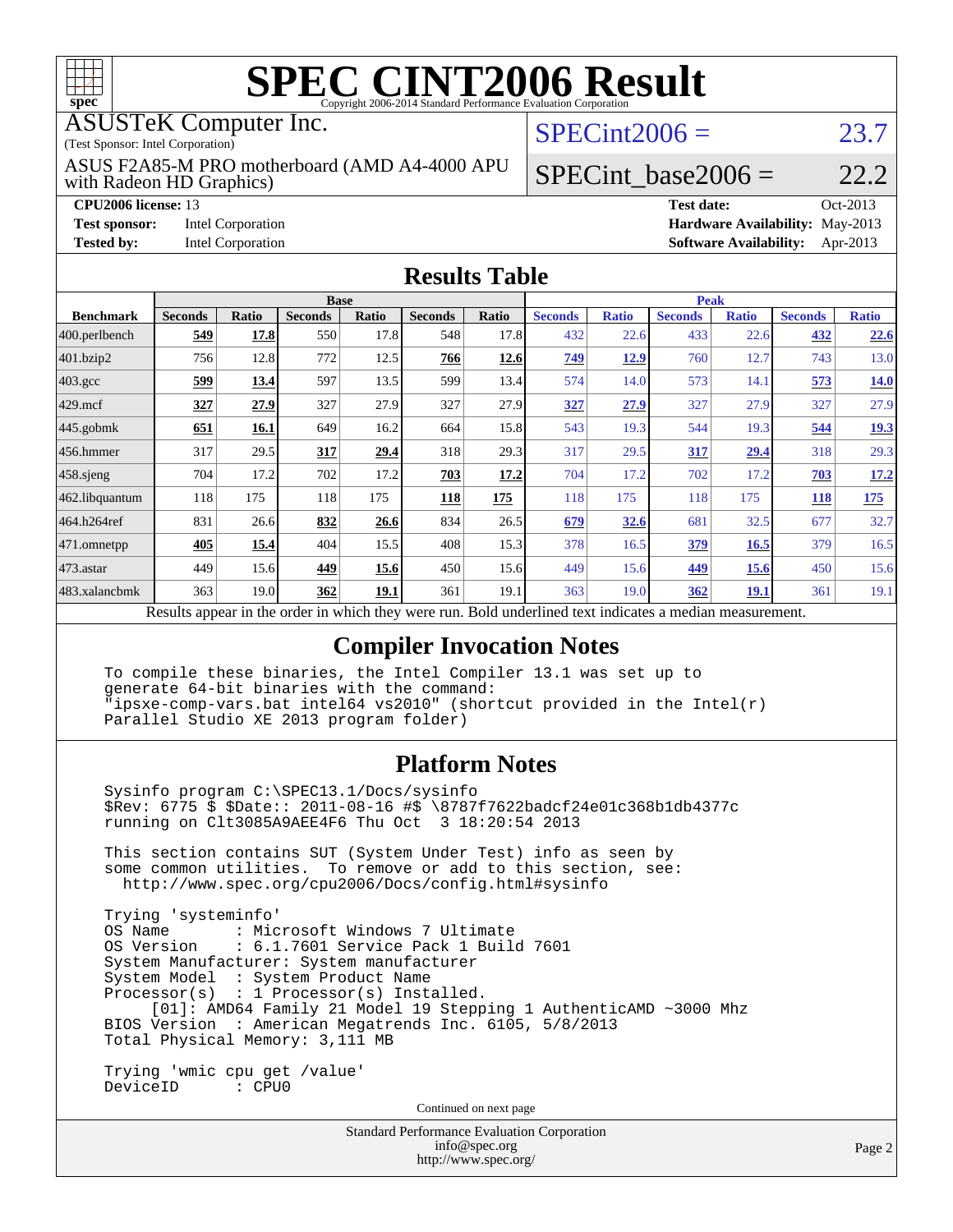

# **[SPEC CINT2006 Result](http://www.spec.org/auto/cpu2006/Docs/result-fields.html#SPECCINT2006Result)**

ASUSTeK Computer Inc.

(Test Sponsor: Intel Corporation)

with Radeon HD Graphics) ASUS F2A85-M PRO motherboard (AMD A4-4000 APU  $SPECint2006 = 23.7$  $SPECint2006 = 23.7$ 

**[Test sponsor:](http://www.spec.org/auto/cpu2006/Docs/result-fields.html#Testsponsor)** Intel Corporation **[Hardware Availability:](http://www.spec.org/auto/cpu2006/Docs/result-fields.html#HardwareAvailability)** May-2013

SPECint base2006 =  $22.2$ 

**[CPU2006 license:](http://www.spec.org/auto/cpu2006/Docs/result-fields.html#CPU2006license)** 13 **[Test date:](http://www.spec.org/auto/cpu2006/Docs/result-fields.html#Testdate)** Oct-2013 **[Tested by:](http://www.spec.org/auto/cpu2006/Docs/result-fields.html#Testedby)** Intel Corporation **[Software Availability:](http://www.spec.org/auto/cpu2006/Docs/result-fields.html#SoftwareAvailability)** Apr-2013

#### **[Platform Notes \(Continued\)](http://www.spec.org/auto/cpu2006/Docs/result-fields.html#PlatformNotes)**

L2CacheSize : 1024<br>L3CacheSize : 0 L3CacheSize MaxClockSpeed : 3000 Name : AMD A4-4000 APU with Radeon(tm) HD Graphics NumberOfCores : 1 NumberOfLogicalProcessors: 2

(End of data from sysinfo program)

#### **[Component Notes](http://www.spec.org/auto/cpu2006/Docs/result-fields.html#ComponentNotes)**

 Tested systems can be used with Shin-G ATX case, PC Power and Cooling 1200W power supply Micron MT8JTF25664AZ-1G6 Series Memory DIMMs

#### **[General Notes](http://www.spec.org/auto/cpu2006/Docs/result-fields.html#GeneralNotes)**

 OMP\_NUM\_THREADS set to number of processors cores KMP AFFINITY set to granularity=fine, scatter Binaries compiled on a system with 1x Intel Core i7-860 CPU + 8GB memory using Windows 7 Enterprise 64-bit

## **[Base Compiler Invocation](http://www.spec.org/auto/cpu2006/Docs/result-fields.html#BaseCompilerInvocation)**

[C benchmarks](http://www.spec.org/auto/cpu2006/Docs/result-fields.html#Cbenchmarks):

[icl -Qvc10](http://www.spec.org/cpu2006/results/res2014q3/cpu2006-20140630-30089.flags.html#user_CCbase_intel_icc_vc10_9607f3ecbcdf68042245f068e51b40c1) [-Qstd=c99](http://www.spec.org/cpu2006/results/res2014q3/cpu2006-20140630-30089.flags.html#user_CCbase_intel_compiler_c99_mode_1a3d110e3041b3ad4466830521bdad2a)

[C++ benchmarks:](http://www.spec.org/auto/cpu2006/Docs/result-fields.html#CXXbenchmarks)

[icl -Qvc10](http://www.spec.org/cpu2006/results/res2014q3/cpu2006-20140630-30089.flags.html#user_CXXbase_intel_icc_vc10_9607f3ecbcdf68042245f068e51b40c1)

## **[Base Portability Flags](http://www.spec.org/auto/cpu2006/Docs/result-fields.html#BasePortabilityFlags)**

 400.perlbench: [-DSPEC\\_CPU\\_P64](http://www.spec.org/cpu2006/results/res2014q3/cpu2006-20140630-30089.flags.html#b400.perlbench_basePORTABILITY_DSPEC_CPU_P64) [-DSPEC\\_CPU\\_WIN64\\_X64](http://www.spec.org/cpu2006/results/res2014q3/cpu2006-20140630-30089.flags.html#b400.perlbench_baseCPORTABILITY_DSPEC_CPU_WIN64_X64) [-DSPEC\\_CPU\\_NO\\_NEED\\_VA\\_COPY](http://www.spec.org/cpu2006/results/res2014q3/cpu2006-20140630-30089.flags.html#b400.perlbench_baseCPORTABILITY_DSPEC_CPU_NO_NEED_VA_COPY) 401.bzip2: [-DSPEC\\_CPU\\_P64](http://www.spec.org/cpu2006/results/res2014q3/cpu2006-20140630-30089.flags.html#suite_basePORTABILITY401_bzip2_DSPEC_CPU_P64) 403.gcc: [-DSPEC\\_CPU\\_P64](http://www.spec.org/cpu2006/results/res2014q3/cpu2006-20140630-30089.flags.html#suite_basePORTABILITY403_gcc_DSPEC_CPU_P64) [-DSPEC\\_CPU\\_WIN64](http://www.spec.org/cpu2006/results/res2014q3/cpu2006-20140630-30089.flags.html#b403.gcc_baseCPORTABILITY_DSPEC_CPU_WIN64) 429.mcf: [-DSPEC\\_CPU\\_P64](http://www.spec.org/cpu2006/results/res2014q3/cpu2006-20140630-30089.flags.html#suite_basePORTABILITY429_mcf_DSPEC_CPU_P64) 445.gobmk: [-DSPEC\\_CPU\\_P64](http://www.spec.org/cpu2006/results/res2014q3/cpu2006-20140630-30089.flags.html#suite_basePORTABILITY445_gobmk_DSPEC_CPU_P64) 456.hmmer: [-DSPEC\\_CPU\\_P64](http://www.spec.org/cpu2006/results/res2014q3/cpu2006-20140630-30089.flags.html#suite_basePORTABILITY456_hmmer_DSPEC_CPU_P64) 458.sjeng: [-DSPEC\\_CPU\\_P64](http://www.spec.org/cpu2006/results/res2014q3/cpu2006-20140630-30089.flags.html#suite_basePORTABILITY458_sjeng_DSPEC_CPU_P64) 462.libquantum: [-DSPEC\\_CPU\\_P64](http://www.spec.org/cpu2006/results/res2014q3/cpu2006-20140630-30089.flags.html#suite_basePORTABILITY462_libquantum_DSPEC_CPU_P64) 464.h264ref: [-DSPEC\\_CPU\\_P64](http://www.spec.org/cpu2006/results/res2014q3/cpu2006-20140630-30089.flags.html#suite_basePORTABILITY464_h264ref_DSPEC_CPU_P64) [-DWIN32](http://www.spec.org/cpu2006/results/res2014q3/cpu2006-20140630-30089.flags.html#b464.h264ref_baseCPORTABILITY_DWIN32) [-DSPEC\\_CPU\\_NO\\_INTTYPES](http://www.spec.org/cpu2006/results/res2014q3/cpu2006-20140630-30089.flags.html#b464.h264ref_baseCPORTABILITY_DSPEC_CPU_NO_INTTYPES) 471.omnetpp: [-DSPEC\\_CPU\\_P64](http://www.spec.org/cpu2006/results/res2014q3/cpu2006-20140630-30089.flags.html#suite_basePORTABILITY471_omnetpp_DSPEC_CPU_P64) [-DSPEC\\_CPU\\_WIN64](http://www.spec.org/cpu2006/results/res2014q3/cpu2006-20140630-30089.flags.html#b471.omnetpp_baseCXXPORTABILITY_DSPEC_CPU_WIN64) 473.astar: [-DSPEC\\_CPU\\_P64](http://www.spec.org/cpu2006/results/res2014q3/cpu2006-20140630-30089.flags.html#suite_basePORTABILITY473_astar_DSPEC_CPU_P64) 483.xalancbmk: [-DSPEC\\_CPU\\_P64](http://www.spec.org/cpu2006/results/res2014q3/cpu2006-20140630-30089.flags.html#suite_basePORTABILITY483_xalancbmk_DSPEC_CPU_P64) [-Qoption,cpp,--no\\_wchar\\_t\\_keyword](http://www.spec.org/cpu2006/results/res2014q3/cpu2006-20140630-30089.flags.html#user_baseCXXPORTABILITY483_xalancbmk_f-no_wchar_t_keyword_ec0ad4495a16b4e858bfcb29d949d25d)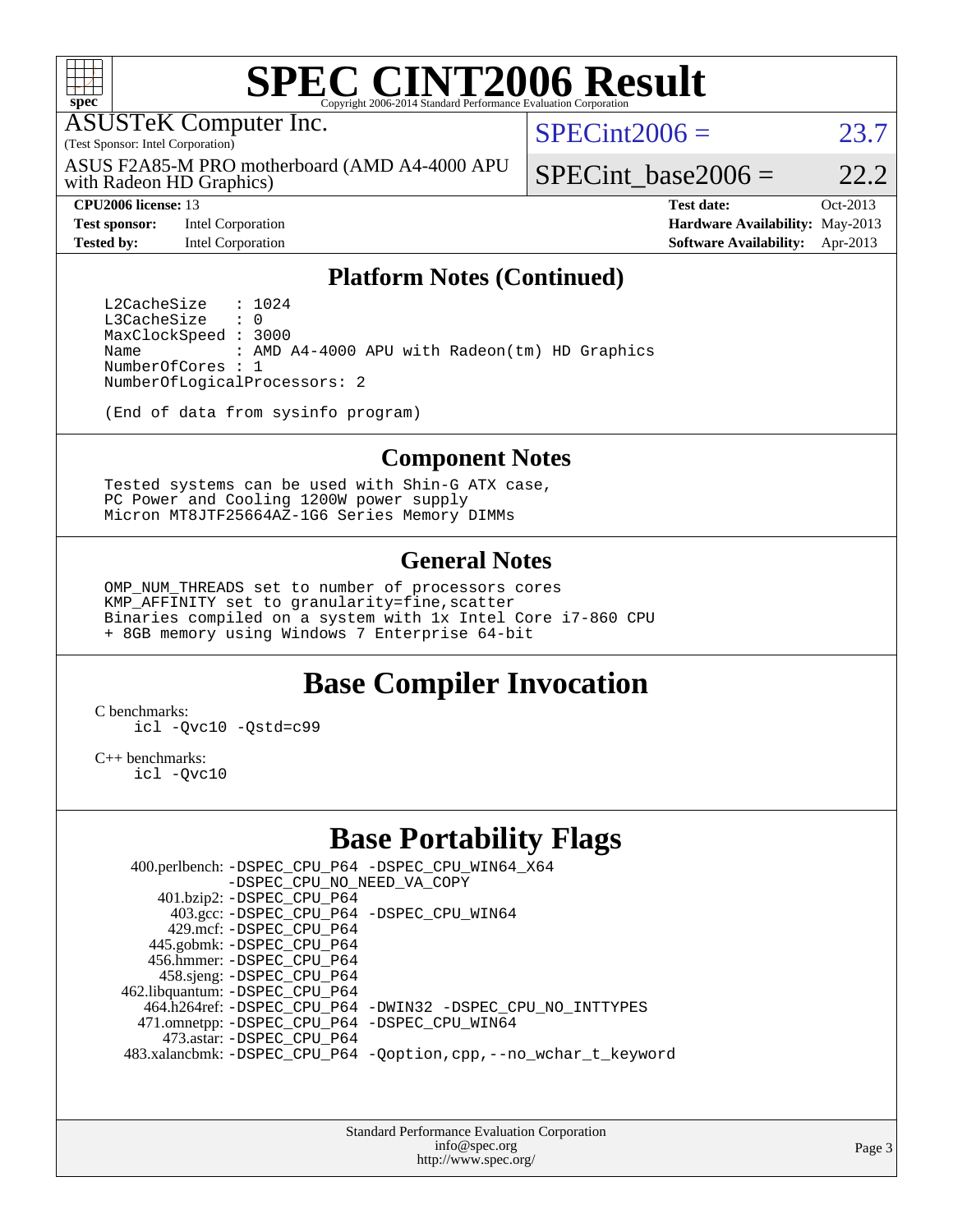

# **[SPEC CINT2006 Result](http://www.spec.org/auto/cpu2006/Docs/result-fields.html#SPECCINT2006Result)**

ASUSTeK Computer Inc.

(Test Sponsor: Intel Corporation)

ASUS F2A85-M PRO motherboard (AMD A4-4000 APU

 $SPECint2006 = 23.7$  $SPECint2006 = 23.7$ 

with Radeon HD Graphics)

**[Test sponsor:](http://www.spec.org/auto/cpu2006/Docs/result-fields.html#Testsponsor)** Intel Corporation **[Hardware Availability:](http://www.spec.org/auto/cpu2006/Docs/result-fields.html#HardwareAvailability)** May-2013

SPECint base2006 =  $22.2$ **[CPU2006 license:](http://www.spec.org/auto/cpu2006/Docs/result-fields.html#CPU2006license)** 13 **[Test date:](http://www.spec.org/auto/cpu2006/Docs/result-fields.html#Testdate)** Oct-2013

**[Tested by:](http://www.spec.org/auto/cpu2006/Docs/result-fields.html#Testedby)** Intel Corporation **[Software Availability:](http://www.spec.org/auto/cpu2006/Docs/result-fields.html#SoftwareAvailability)** Apr-2013

# **[Base Optimization Flags](http://www.spec.org/auto/cpu2006/Docs/result-fields.html#BaseOptimizationFlags)**

[C benchmarks](http://www.spec.org/auto/cpu2006/Docs/result-fields.html#Cbenchmarks):

[/arch:AVX](http://www.spec.org/cpu2006/results/res2014q3/cpu2006-20140630-30089.flags.html#user_CCbase_f-archAVX_e8ab52e15dc7c67e0682fc680b79ed94) [-Qipo](http://www.spec.org/cpu2006/results/res2014q3/cpu2006-20140630-30089.flags.html#user_CCbase_f-Qipo) [-O3](http://www.spec.org/cpu2006/results/res2014q3/cpu2006-20140630-30089.flags.html#user_CCbase_f-O3) [-Qprec-div-](http://www.spec.org/cpu2006/results/res2014q3/cpu2006-20140630-30089.flags.html#user_CCbase_f-Qprec-div-) [-Qopt-prefetch](http://www.spec.org/cpu2006/results/res2014q3/cpu2006-20140630-30089.flags.html#user_CCbase_f-Qprefetch_37c211608666b9dff9380561f602f0a8) [-Qparallel](http://www.spec.org/cpu2006/results/res2014q3/cpu2006-20140630-30089.flags.html#user_CCbase_f-Qparallel) [-Qauto-ilp32](http://www.spec.org/cpu2006/results/res2014q3/cpu2006-20140630-30089.flags.html#user_CCbase_f-Qauto-ilp32) [/F512000000](http://www.spec.org/cpu2006/results/res2014q3/cpu2006-20140630-30089.flags.html#user_CCbase_set_stack_space_98438a10eb60aa5f35f4c79d9b9b27b1)

[C++ benchmarks:](http://www.spec.org/auto/cpu2006/Docs/result-fields.html#CXXbenchmarks)

[/arch:AVX](http://www.spec.org/cpu2006/results/res2014q3/cpu2006-20140630-30089.flags.html#user_CXXbase_f-archAVX_e8ab52e15dc7c67e0682fc680b79ed94) [-Qipo](http://www.spec.org/cpu2006/results/res2014q3/cpu2006-20140630-30089.flags.html#user_CXXbase_f-Qipo) [-O3](http://www.spec.org/cpu2006/results/res2014q3/cpu2006-20140630-30089.flags.html#user_CXXbase_f-O3) [-Qprec-div-](http://www.spec.org/cpu2006/results/res2014q3/cpu2006-20140630-30089.flags.html#user_CXXbase_f-Qprec-div-) [-Qopt-prefetch](http://www.spec.org/cpu2006/results/res2014q3/cpu2006-20140630-30089.flags.html#user_CXXbase_f-Qprefetch_37c211608666b9dff9380561f602f0a8) [-Qcxx-features](http://www.spec.org/cpu2006/results/res2014q3/cpu2006-20140630-30089.flags.html#user_CXXbase_f-Qcxx_features_dbf36c8a6dba956e22f1645e4dcd4d98)  $-Qauto-ilp32$  [/F512000000](http://www.spec.org/cpu2006/results/res2014q3/cpu2006-20140630-30089.flags.html#user_CXXbase_set_stack_space_98438a10eb60aa5f35f4c79d9b9b27b1) [shlW64M.lib](http://www.spec.org/cpu2006/results/res2014q3/cpu2006-20140630-30089.flags.html#user_CXXbase_SmartHeap64_c4f7f76711bdf8c0633a5c1edf6e5396)

## **[Base Other Flags](http://www.spec.org/auto/cpu2006/Docs/result-fields.html#BaseOtherFlags)**

[C benchmarks](http://www.spec.org/auto/cpu2006/Docs/result-fields.html#Cbenchmarks):

403.gcc: [-Dalloca=\\_alloca](http://www.spec.org/cpu2006/results/res2014q3/cpu2006-20140630-30089.flags.html#b403.gcc_baseEXTRA_CFLAGS_Dalloca_be3056838c12de2578596ca5467af7f3)

### **[Peak Compiler Invocation](http://www.spec.org/auto/cpu2006/Docs/result-fields.html#PeakCompilerInvocation)**

[C benchmarks](http://www.spec.org/auto/cpu2006/Docs/result-fields.html#Cbenchmarks): [icl -Qvc10](http://www.spec.org/cpu2006/results/res2014q3/cpu2006-20140630-30089.flags.html#user_CCpeak_intel_icc_vc10_9607f3ecbcdf68042245f068e51b40c1) [-Qstd=c99](http://www.spec.org/cpu2006/results/res2014q3/cpu2006-20140630-30089.flags.html#user_CCpeak_intel_compiler_c99_mode_1a3d110e3041b3ad4466830521bdad2a)

[C++ benchmarks:](http://www.spec.org/auto/cpu2006/Docs/result-fields.html#CXXbenchmarks) [icl -Qvc10](http://www.spec.org/cpu2006/results/res2014q3/cpu2006-20140630-30089.flags.html#user_CXXpeak_intel_icc_vc10_9607f3ecbcdf68042245f068e51b40c1)

# **[Peak Portability Flags](http://www.spec.org/auto/cpu2006/Docs/result-fields.html#PeakPortabilityFlags)**

Same as Base Portability Flags

# **[Peak Optimization Flags](http://www.spec.org/auto/cpu2006/Docs/result-fields.html#PeakOptimizationFlags)**

[C benchmarks](http://www.spec.org/auto/cpu2006/Docs/result-fields.html#Cbenchmarks):

 400.perlbench: [/arch:AVX](http://www.spec.org/cpu2006/results/res2014q3/cpu2006-20140630-30089.flags.html#user_peakPASS2_CFLAGSPASS2_LDFLAGS400_perlbench_f-archAVX_e8ab52e15dc7c67e0682fc680b79ed94)(pass 2) [-Qprof\\_gen](http://www.spec.org/cpu2006/results/res2014q3/cpu2006-20140630-30089.flags.html#user_peakPASS1_CFLAGSPASS1_LDFLAGS400_perlbench_Qprof_gen)(pass 1) [-Qprof\\_use](http://www.spec.org/cpu2006/results/res2014q3/cpu2006-20140630-30089.flags.html#user_peakPASS2_CFLAGSPASS2_LDFLAGS400_perlbench_Qprof_use)(pass 2) [-Qipo](http://www.spec.org/cpu2006/results/res2014q3/cpu2006-20140630-30089.flags.html#user_peakOPTIMIZE400_perlbench_f-Qipo) [-O3](http://www.spec.org/cpu2006/results/res2014q3/cpu2006-20140630-30089.flags.html#user_peakOPTIMIZE400_perlbench_f-O3) [-Qprec-div-](http://www.spec.org/cpu2006/results/res2014q3/cpu2006-20140630-30089.flags.html#user_peakOPTIMIZE400_perlbench_f-Qprec-div-) [-Qansi-alias](http://www.spec.org/cpu2006/results/res2014q3/cpu2006-20140630-30089.flags.html#user_peakOPTIMIZE400_perlbench_f-Qansi-alias) [-Qopt-prefetch](http://www.spec.org/cpu2006/results/res2014q3/cpu2006-20140630-30089.flags.html#user_peakOPTIMIZE400_perlbench_f-Qprefetch_37c211608666b9dff9380561f602f0a8) [-Qauto-ilp32](http://www.spec.org/cpu2006/results/res2014q3/cpu2006-20140630-30089.flags.html#user_peakCOPTIMIZE400_perlbench_f-Qauto-ilp32) [/F512000000](http://www.spec.org/cpu2006/results/res2014q3/cpu2006-20140630-30089.flags.html#user_peakEXTRA_LDFLAGS400_perlbench_set_stack_space_98438a10eb60aa5f35f4c79d9b9b27b1) [shlW64M.lib](http://www.spec.org/cpu2006/results/res2014q3/cpu2006-20140630-30089.flags.html#user_peakEXTRA_LIBS400_perlbench_SmartHeap64_c4f7f76711bdf8c0633a5c1edf6e5396)  [-link /FORCE:MULTIPLE](http://www.spec.org/cpu2006/results/res2014q3/cpu2006-20140630-30089.flags.html#user_peakLDOUT400_perlbench_link_force_multiple2_070fe330869edf77077b841074b8b0b6)

 401.bzip2: [/arch:AVX](http://www.spec.org/cpu2006/results/res2014q3/cpu2006-20140630-30089.flags.html#user_peakPASS2_CFLAGSPASS2_LDFLAGS401_bzip2_f-archAVX_e8ab52e15dc7c67e0682fc680b79ed94)(pass 2) [-Qprof\\_gen](http://www.spec.org/cpu2006/results/res2014q3/cpu2006-20140630-30089.flags.html#user_peakPASS1_CFLAGSPASS1_LDFLAGS401_bzip2_Qprof_gen)(pass 1) [-Qprof\\_use](http://www.spec.org/cpu2006/results/res2014q3/cpu2006-20140630-30089.flags.html#user_peakPASS2_CFLAGSPASS2_LDFLAGS401_bzip2_Qprof_use)(pass 2) [-Qipo](http://www.spec.org/cpu2006/results/res2014q3/cpu2006-20140630-30089.flags.html#user_peakOPTIMIZE401_bzip2_f-Qipo) [-O3](http://www.spec.org/cpu2006/results/res2014q3/cpu2006-20140630-30089.flags.html#user_peakOPTIMIZE401_bzip2_f-O3) [-Qprec-div-](http://www.spec.org/cpu2006/results/res2014q3/cpu2006-20140630-30089.flags.html#user_peakOPTIMIZE401_bzip2_f-Qprec-div-) [-Qopt-prefetch](http://www.spec.org/cpu2006/results/res2014q3/cpu2006-20140630-30089.flags.html#user_peakOPTIMIZE401_bzip2_f-Qprefetch_37c211608666b9dff9380561f602f0a8) [-Qansi-alias](http://www.spec.org/cpu2006/results/res2014q3/cpu2006-20140630-30089.flags.html#user_peakOPTIMIZE401_bzip2_f-Qansi-alias) [-Qauto-ilp32](http://www.spec.org/cpu2006/results/res2014q3/cpu2006-20140630-30089.flags.html#user_peakCOPTIMIZE401_bzip2_f-Qauto-ilp32) [/F512000000](http://www.spec.org/cpu2006/results/res2014q3/cpu2006-20140630-30089.flags.html#user_peakEXTRA_LDFLAGS401_bzip2_set_stack_space_98438a10eb60aa5f35f4c79d9b9b27b1)

 403.gcc: [/arch:AVX](http://www.spec.org/cpu2006/results/res2014q3/cpu2006-20140630-30089.flags.html#user_peakPASS2_CFLAGSPASS2_LDFLAGS403_gcc_f-archAVX_e8ab52e15dc7c67e0682fc680b79ed94)(pass 2) [-Qprof\\_gen](http://www.spec.org/cpu2006/results/res2014q3/cpu2006-20140630-30089.flags.html#user_peakPASS1_CFLAGSPASS1_LDFLAGS403_gcc_Qprof_gen)(pass 1) [-Qprof\\_use](http://www.spec.org/cpu2006/results/res2014q3/cpu2006-20140630-30089.flags.html#user_peakPASS2_CFLAGSPASS2_LDFLAGS403_gcc_Qprof_use)(pass 2) [-Qipo](http://www.spec.org/cpu2006/results/res2014q3/cpu2006-20140630-30089.flags.html#user_peakOPTIMIZE403_gcc_f-Qipo) [-O3](http://www.spec.org/cpu2006/results/res2014q3/cpu2006-20140630-30089.flags.html#user_peakOPTIMIZE403_gcc_f-O3) [-Qprec-div-](http://www.spec.org/cpu2006/results/res2014q3/cpu2006-20140630-30089.flags.html#user_peakOPTIMIZE403_gcc_f-Qprec-div-) [-Qauto-ilp32](http://www.spec.org/cpu2006/results/res2014q3/cpu2006-20140630-30089.flags.html#user_peakCOPTIMIZE403_gcc_f-Qauto-ilp32) [/F512000000](http://www.spec.org/cpu2006/results/res2014q3/cpu2006-20140630-30089.flags.html#user_peakEXTRA_LDFLAGS403_gcc_set_stack_space_98438a10eb60aa5f35f4c79d9b9b27b1)

Continued on next page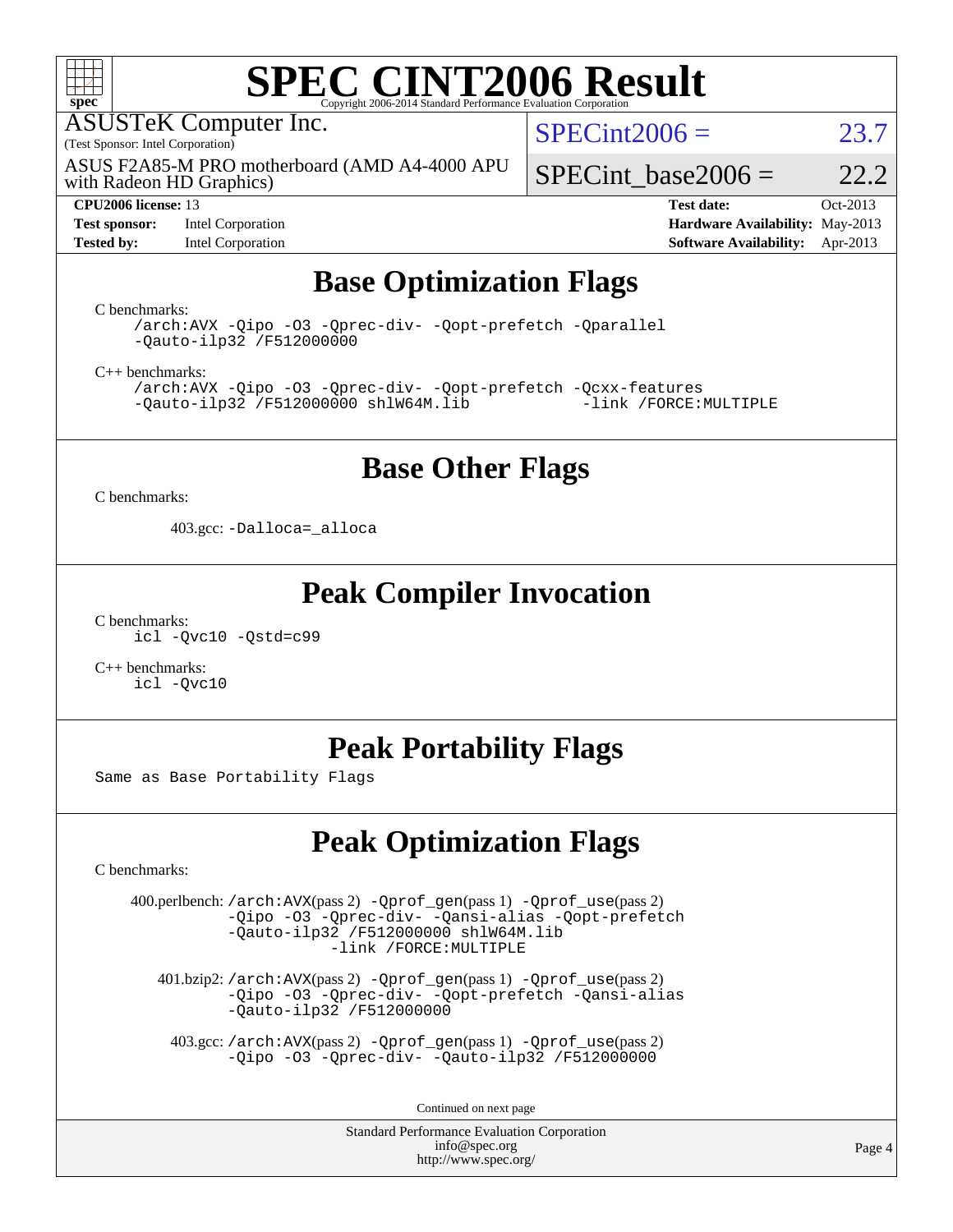| <b>SPEC CINT2006 Result</b><br>$spec^*$<br>Copyright 2006-2014 Standard Performance Evaluation Corporation                                                                           |                        |                                 |          |  |  |  |  |
|--------------------------------------------------------------------------------------------------------------------------------------------------------------------------------------|------------------------|---------------------------------|----------|--|--|--|--|
| <b>ASUSTeK Computer Inc.</b>                                                                                                                                                         |                        | $SPECint2006 =$                 |          |  |  |  |  |
| (Test Sponsor: Intel Corporation)                                                                                                                                                    |                        |                                 |          |  |  |  |  |
| ASUS F2A85-M PRO motherboard (AMD A4-4000 APU<br>with Radeon HD Graphics)                                                                                                            |                        | SPECint base2006 $=$            | 22.2     |  |  |  |  |
| CPU2006 license: 13                                                                                                                                                                  |                        | <b>Test date:</b>               | Oct-2013 |  |  |  |  |
| <b>Test sponsor:</b><br>Intel Corporation                                                                                                                                            |                        | Hardware Availability: May-2013 |          |  |  |  |  |
| <b>Tested by:</b><br><b>Intel Corporation</b>                                                                                                                                        |                        | <b>Software Availability:</b>   | Apr-2013 |  |  |  |  |
| <b>Peak Optimization Flags (Continued)</b><br>$429$ .mcf: basepeak = yes                                                                                                             |                        |                                 |          |  |  |  |  |
|                                                                                                                                                                                      |                        |                                 |          |  |  |  |  |
| 445.gobmk: /arch: AVX(pass 2) - Qprof_gen(pass 1) - Qprof_use(pass 2)<br>-Qipo -02 -Qprec-div- -Qansi-alias -Qauto-ilp32<br>/F512000000                                              |                        |                                 |          |  |  |  |  |
| 456.hmmer: basepeak = $yes$                                                                                                                                                          |                        |                                 |          |  |  |  |  |
| $458$ sjeng: basepeak = yes                                                                                                                                                          |                        |                                 |          |  |  |  |  |
| $462$ .libquantum: basepeak = yes                                                                                                                                                    |                        |                                 |          |  |  |  |  |
| 464.h264ref: /arch: AVX(pass 2) - Qprof_gen(pass 1) - Qprof_use(pass 2)<br>-Qipo -03 -Qprec-div- -Qunroll2 -Qansi-alias<br>$-$ Qauto-ilp32 /F512000000                               |                        |                                 |          |  |  |  |  |
| $C_{++}$ benchmarks:                                                                                                                                                                 |                        |                                 |          |  |  |  |  |
| 471.omnetpp://arch:AVX(pass 2) -Qprof_gen(pass 1) -Qprof_use(pass 2)<br>-Qipo -03 -Qprec-div- -Qansi-alias<br>-Qopt-ra-region-strategy=block -Qauto-ilp32 /F512000000<br>shlW64M.lib | -link /FORCE: MULTIPLE |                                 |          |  |  |  |  |
| $473$ astar: basepeak = yes                                                                                                                                                          |                        |                                 |          |  |  |  |  |
| $483.xalanchmk: basepeak = yes$                                                                                                                                                      |                        |                                 |          |  |  |  |  |

# **[Peak Other Flags](http://www.spec.org/auto/cpu2006/Docs/result-fields.html#PeakOtherFlags)**

[C benchmarks](http://www.spec.org/auto/cpu2006/Docs/result-fields.html#Cbenchmarks):

403.gcc: [-Dalloca=\\_alloca](http://www.spec.org/cpu2006/results/res2014q3/cpu2006-20140630-30089.flags.html#b403.gcc_peakEXTRA_CFLAGS_Dalloca_be3056838c12de2578596ca5467af7f3)

The flags file that was used to format this result can be browsed at <http://www.spec.org/cpu2006/flags/Intel-ic13.1-official-windows.20130924.html>

You can also download the XML flags source by saving the following link: <http://www.spec.org/cpu2006/flags/Intel-ic13.1-official-windows.20130924.xml>